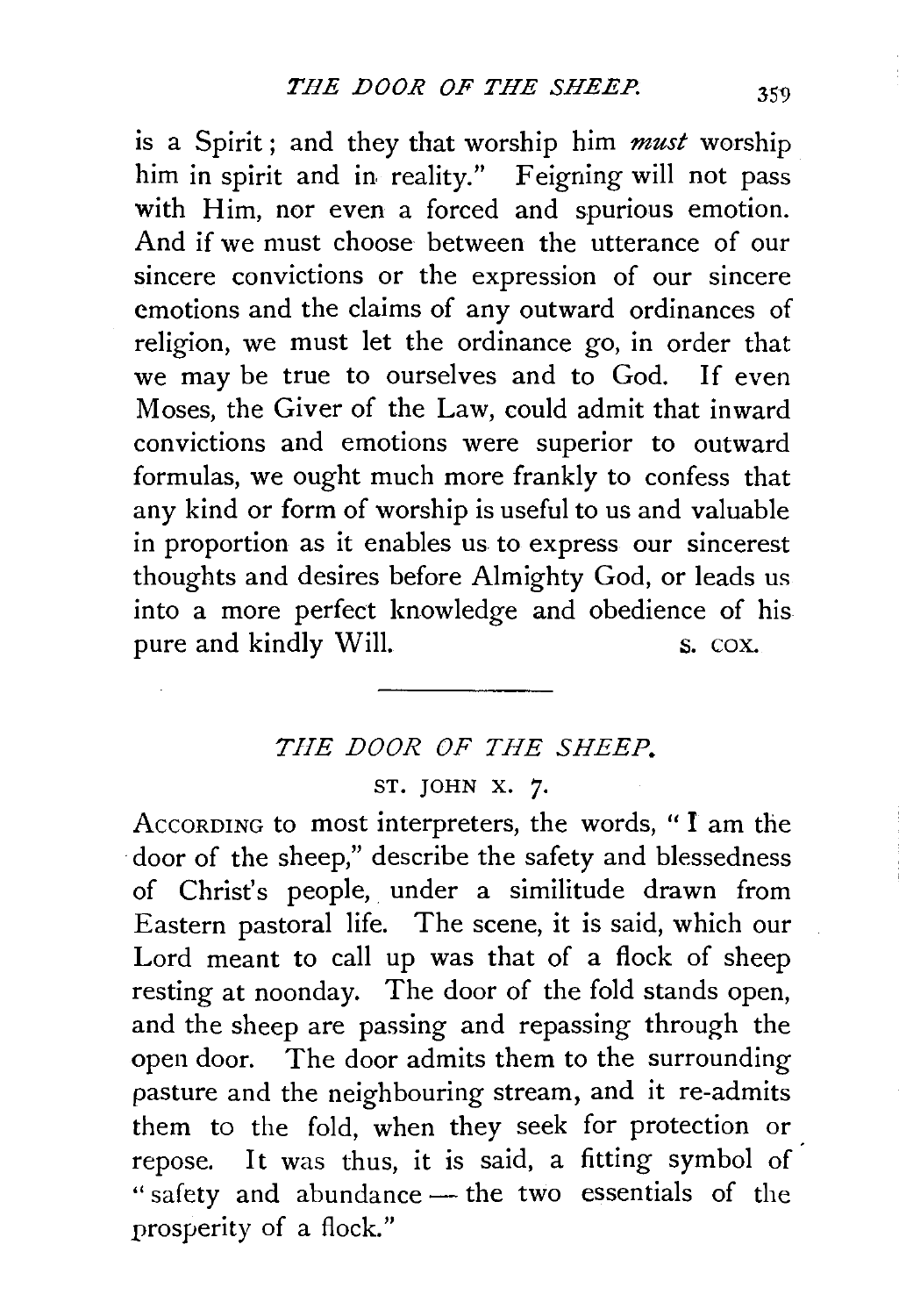It is certain that one object of the two parables of this Chapter was to describe the blessed condition of Christ's flock. They forcibly recall the description given by the prophets of the Jewish theocracy as Jehovah's flock and Jehovah's fold. And the memorable saying, "I am the good shepherd," and what follows, read like a New Testament rendering of the Twentythird Psalm. Our Lord had, however, a second object in view, besides that of depicting the blessedness of those under his shepherd care. He desired to warn the people, whom He commiserated, of their unhappy condition under the care and guidance of the Pharisees, and to point out the way whereby it was possible to become true under- shepherds of the flock, and not hirelings, as most of those were who in his day arrogated to themselves the function of guiding the people. This, as it seems to me, was the purpose of the words, " I am the door of the sheep." It was as if our Lord had said, " I am the door of access to the sheep. He who enters by me will be enabled rightly to perform the duties of a pastor. He will go in and out skilfully and wisely, and find for the sheep fitting pasture."

That this, and not the ordinary interpretation, is the true meaning of the words, will be apparent, I think, if we consider the circumstances under which they were spoken. Those to whom Jesus spoke had just witnessed the healing of the man blind from his birth. They had witnessed also the attempt of the Pharisees to discredit the miracle, and Him by whom it had been wrought. The incident was in all respects striking, and, as regards the part taken by the Pharisees, tragical enough. The man on whom the miracle was wrought did not shew himself ungrateful, nor insensible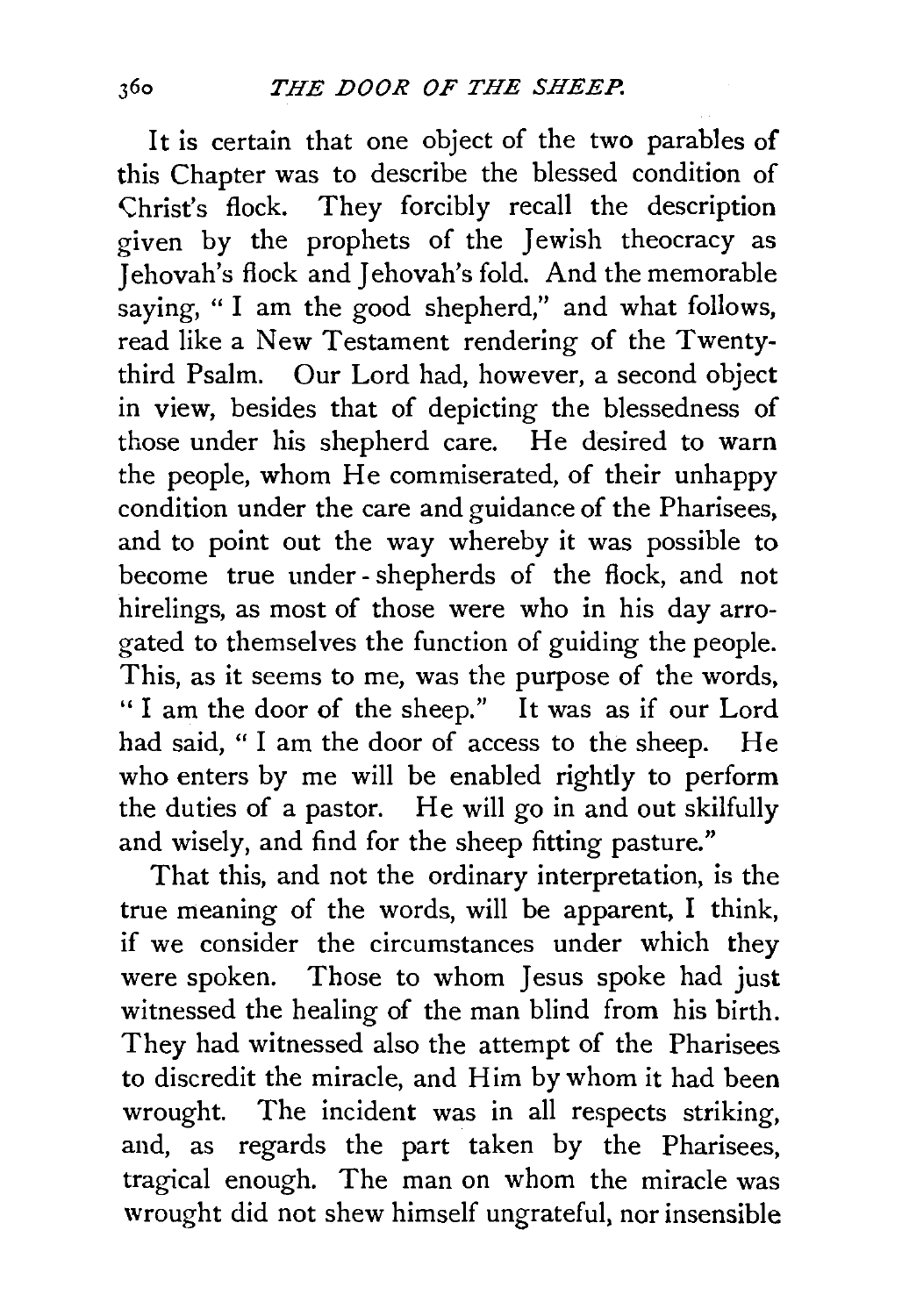to the great gift bestowed upon him. But just when he, and others like him, were having their hearts drawn towards the Lord, the Pharisees came forward and endeavoured to change the current of feeling by complaining that the miracle had been wrought upon the Sabbath day. Their purpose of discrediting Jesus was somewhat frustrated by the honesty and courage of the healed man, who sturdily refused to believe any evil of his benefactor ; on which he was reviled by the Pharisees, and cast out from the fellowship of the synagogue.

Fully to realize the crisis which this action created, we must remember the position of the Pharisees. They were the shepherds of the people. By the mass of the people they were looked to as infallible guides in matters of faith and morals. It may well have happened, therefore, that not a few who had hitherto been disposed to listen to Jesus, now felt that they must have been jn error, and that the Galilean Prophet was after all "a sinner "-an impostor under a fair disguise. Even those who thought it improbable that God would have granted such power to "a sinner," cannot have been otherwise than perplexed by the adverse decision of " Moses' disciples."

Those who had faith in Jesus naturally looked to Him in this crisis, and in the Chapter before us He. spoke the needed words. He passed upon the Pharisees the judgment which their act had merited. He said, as we read in Verse 8, "All that ever came before me are thieves and robbers." The words have occasioned much difficulty. Ancient copyists omitted  $\pi \rho \delta \partial \mu \partial \bar{\nu}$ ("before me"), thinking in this way to lessen the difficulty. Some have translated them "instead of me." The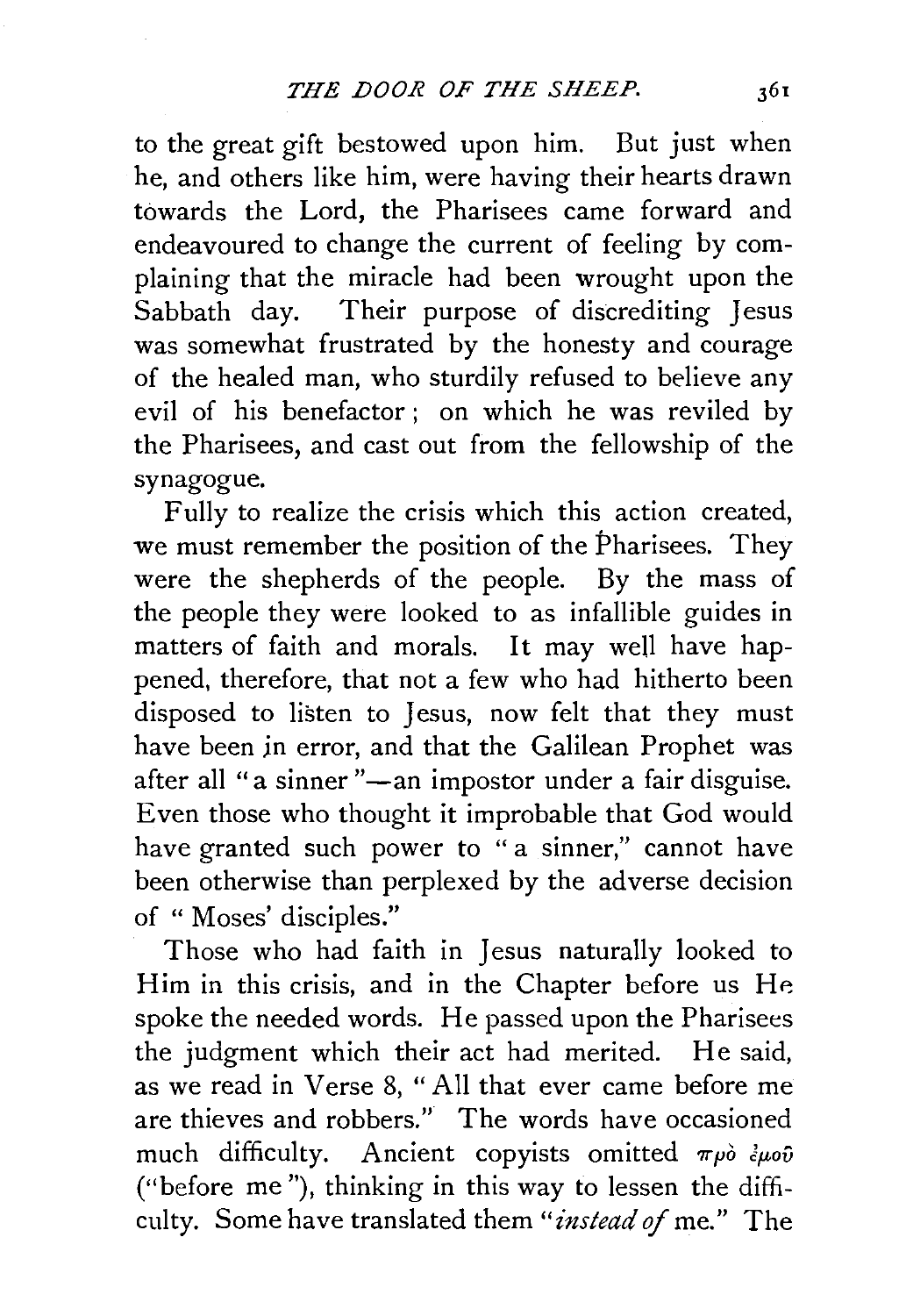Gnostics and Manichæans appealed to them as a proof that Jesus rejected the Old Testament; and critics of the Tübingen school cite them as an evidence that the Fourth Gospel was written not by the Galilean Apostle, but by a Gnostic of the second century.

But the difficulty disappears if we regard the words as intended solely for the occasion on which they were uttered. Our Lord spoke of those who were contending with Him for the guidance of the people, and not of prophets long dead. Of the Pharisees, and of others who in his time gave themselves out as popular leaders, He said they were " thieves and robbers." Severe words, but not too severe. They but truthfully interpreted the meaning of their recent conduct. They had sought to check a beneficent career, and to silence a Teacher whose words, as their consciences must have told them, were always good and wholesome. And they had done this because they feared that the increase of the influence of Jesus would diminish their own influence and that of their order. So greedy were they of honour and popular consideration, that, to maintain them, they did not scruple to sacrifice both the temporal and the spiritual welfare of those of whom they were the guardians. Such conduct proclaimed them to be true successors of those to whom Ezekiel spoke : " Woe unto the shepherds of Israel who feed themselves ! Should not the shepherds feed the flocks ? Ye eat the fat, and ye clothe yourselves with the wool; but ye feed not the flock." 1

Jesus did not content Himself with condemning the shepherds of Israel: He likewise pointed to the quarter from which pastors after God's own heart would arise.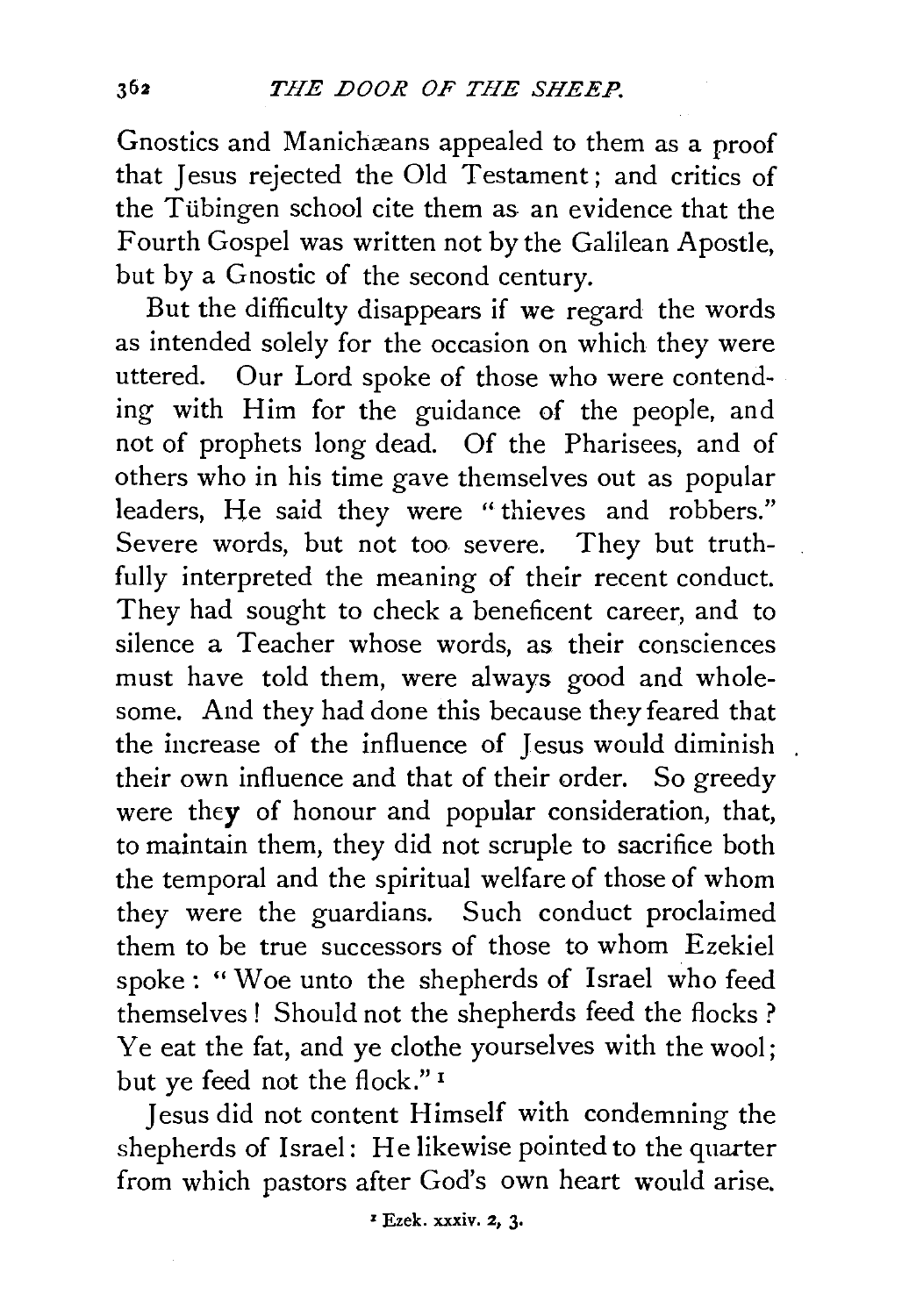This He did in the words, "I am the door of the sheep," and in the words of Verse 9, " I am the door : by me if any man enter in, he shall be saved, and shall go in and out, and find pasture." The shepherds of ·Israel had failed because of their supreme love of self; but those who entered the shepherd's office through Christ were to learn of Him self-denial and self-sacrifice, and the Good Shepherd's supreme care for the sheep. They would also acquire the skill which love teaches, and which would enable them to "find pasture" for their flocks.

It will scarcely be denied that the words, "go in and out, and find pasture," fitly describe the shepherd's vocation, and therefore harmonize well with the interpretation which we advocate. Moses used expressions almost identical when he prayed, " Let the Lord, the God of the spirits of all flesh, set a man over the congregation, who· may go out before them, and who may go in before them, and who may lead them out, and who may bring them in; that the congregation of the Lord be not as sheep which have no shepherd." I

But what of the words, "shall be saved" ? Do not they shew that our Lord was speaking of the flock and of personal salvation, and not of the shepherds and of the faithful discharge of pastoral duty? It may seem so at first sight ; but often in Scripture we find salvation and the faithful discharge of duty brought into most intimate connection, and this is especially true if we understand salvation in the wider meaning it often bears. St. Paul, it is true, spoke of the foolish builder as saved, "yet so as through fire;" but the complete salvation belonged to him who saved not himself only, but those also who heard him.<sup>2</sup>

 $\frac{1}{2}$  Num. xxvii. 16, 17. • 1 Tim. iv. 16.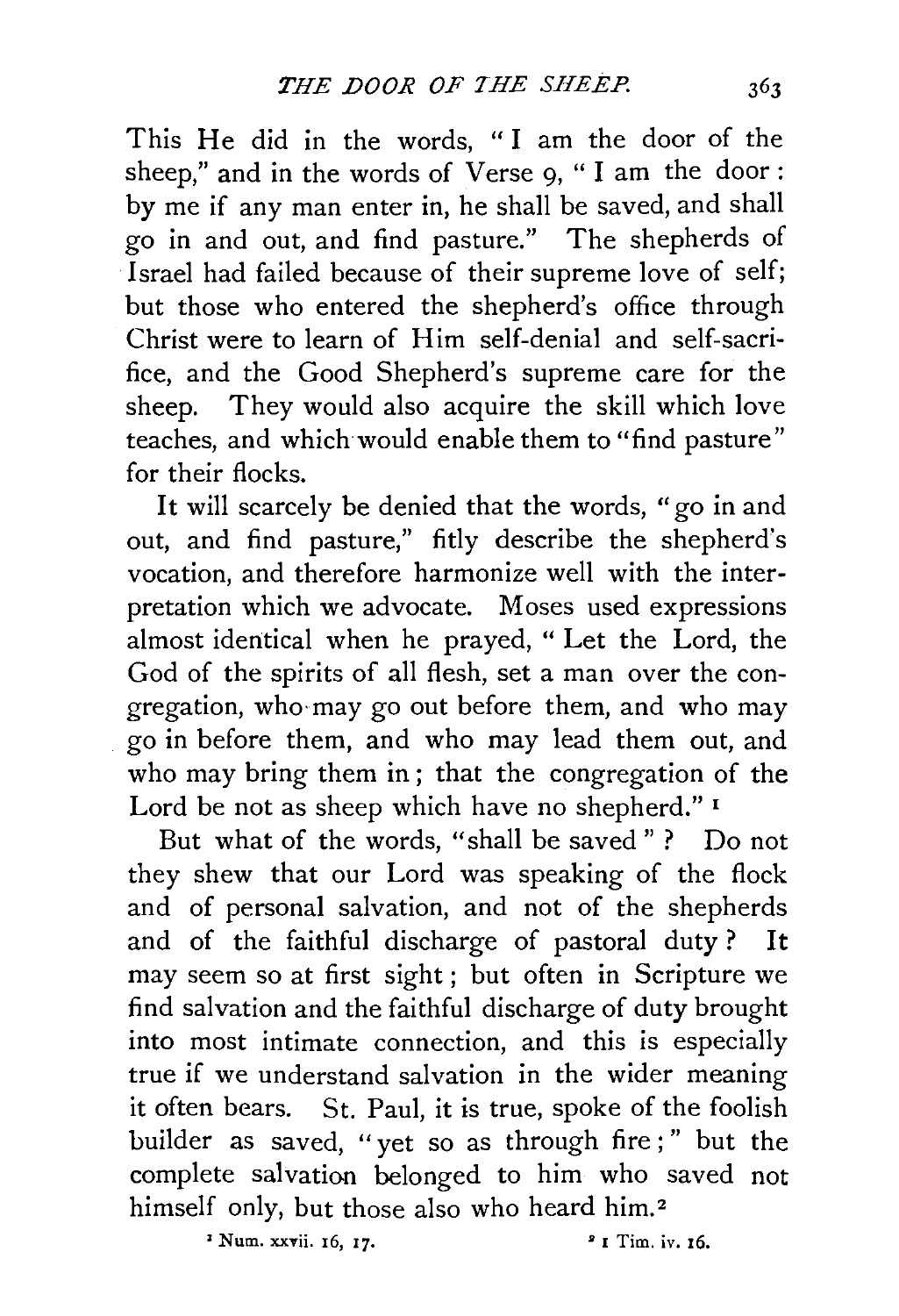A special reason makes the introduction of the thought of salvation suitable here. The shepherds of Israel, by their conduct to the blind man and the people, were manifestly bringing upon their heads the woe which our Lord pronounced upon them in another place: " Woe unto you, scribes and Pharisees, hypocrites! for ye shut up the kingdom of heaven against men : for ye neither go in *yourselves,* neither suffer ye them that are entering to go in." I From this woe, and from the shame and dishonour of failing miserably in a high work, those were to be delivered who were willing to enter the pastoral office through the true Door. Such a deliverance might well be called " salvation."

It need scarcely be added that this entering in, of which our Lord here spoke, means much more than a nominal recognition of Him as the "chief Shepherd:" It means that a man learn of Him, work under his guidance, drink of his Spirit, and, above all, faithfully tread that path of the Cross in which He walked when upon earth.

If the meaning of the words, " I am the door," have been often misunderstood by interpreters, their lesson has likewise been often disregarded by those for whom it was intended. The history of the Church shews that Christian ministers, as well as Jewish Rabbis, have often been "thieves and robbers," inasmuch as they have sought honour for themselves, and sacrificed the sheep to preserve the privileges of their order. How often has it happened, as in the case of the blind man and the Pharisees, that the instincts of the people have been truer than those of their pastors ; and that men

<sup>1</sup> Matt. xxiii. 13.